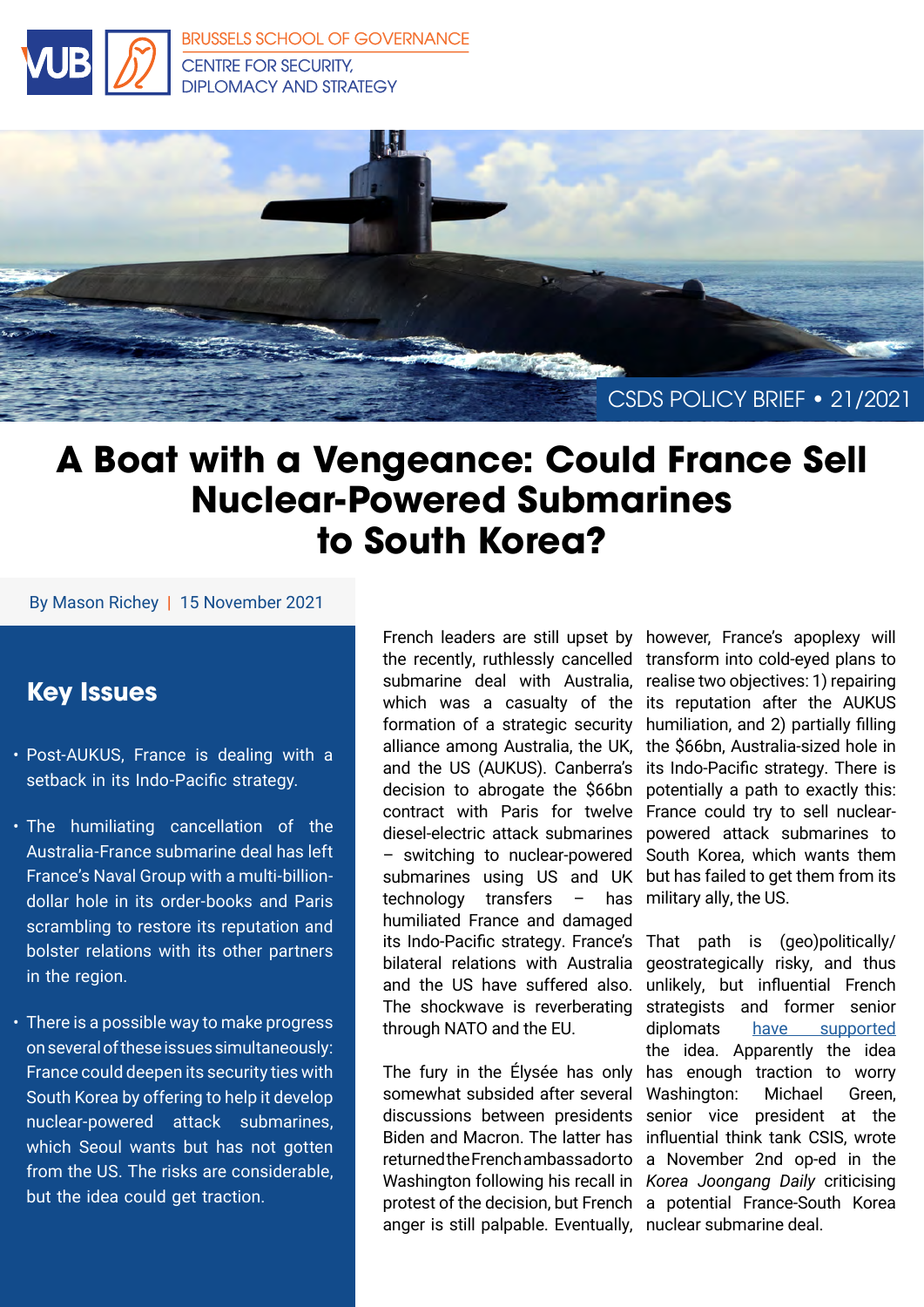#### **So, you've been geostrategically cuckolded: what to do?**

France is – and considers itself – a '*grande nation*', but it is no longer a major world power. Rather, France's nuclear weapons and permanent seat on the United Nations Security Council allow it to haunt the penumbra of major world powers. Thus, France's position is still one of meaningful geopolitical influence. A state with such influence and self-regard cannot allow the submarine deal double-cross to go unrequited; the international relations literature on state reputation indicates as much. Although Australia was the ultimate author of France's underwater betrayal, it is too insignificant to target with action that could restore France's reputation. Rather, such action would need to come vis-à-vis the US, which helped occlude the AUKUS submarine deal. Aiming at a major power is riskier but, if successful, would send a message that restores France's reputation. Offering a nuclear submarine deal to South Korea – a US ally and important purchaser from the American militaryindustrial complex – would assertively intrude on a US prerogative.

As for repairing damage done to France's Indo-Pacific strategy, one element is financial and another concerns constructing deeper relations with Indo-Pacific partners to make up for the unavoidable drop in France-Australia cooperation (which will nonetheless remain important).

First, to start with the financial aspect, France's Naval Group – the entity tasked with supplying the conventional submarines to Australia – is now missing billions from its order books, which it needs to recover to ensure that the maritime construction part of France's military-industrial complex remains solid. Meeting that goal requires finding new customers. South Korea could work: it has a large and growing military budget, a desire to acquire nuclear-powered submarines, and the requisite national security bandwidth, military/ naval expertise, submarine engineering, and technological capacity (including a civil nuclearpower industry) to make procuring and operating nuclear-powered submarines realistic. South Korean acquisition of French nuclear-powered attack submarines would not cover all losses from

the Australia deal, but it would right the ship for Naval Group.

Second, per France's need to shore up its Indo-Pacific strategy by diversifying and/or intensifying relations with regional partners other than Australia, France wants to increase its security relations with states of comparable strategic importance and political values. Some have argued that the AUKUS submarine deal could spur France to lash out in Gaullian pique and cosy up to China; however, this is mistaken, as Paris and Beijing share few political values, and France views China as a systemic rival (and economic competitor and potential partner in climate change). Augmenting relations with France's existing like-minded partners in the Indo-Pacific (e.g., India, Singapore, Japan, and/or South Korea) is a sounder approach to advancing France's direct interests and maintaining a rules-based order from which France also benefits. An enhanced relationship with South Korea (with which France already has a ministerial-level strategic dialogue and significant arms sales experience) could fulfil some of the partnership deliverables that have receded with a downgraded France-Australia relationship.

Such a France-South Korea nuclear submarine tieup would send a message that France  $-$  a resident Indo-Pacific power with 1.5 million French residents, 8,000 troops, and a large EEZ in the region – is still executing its role as an influential security actor in the Indo-Pacific. Beyond that, Seoul and Paris could establish further maritime cooperation measures (maritime intelligence sharing, port usage, replenishment agreements, etc.) that would allow France greater capacity to operate in the Indo-Pacific.

#### **What's in it for Seoul?**

South Korea has repeatedly shown interest in acquiring nuclear-powered attack submarines since the 1990s. Numerous obstacles have impeded this path, including cost, domestic politics, considerations vis-à-vis North Korea, and opposition from the US. However, the current Moon Jae-in administration favours trying to acquire nuclearpowered submarines. Moon's presidential campaign included them as part of its 2017 election platform. Moon even broached the topic with President Trump.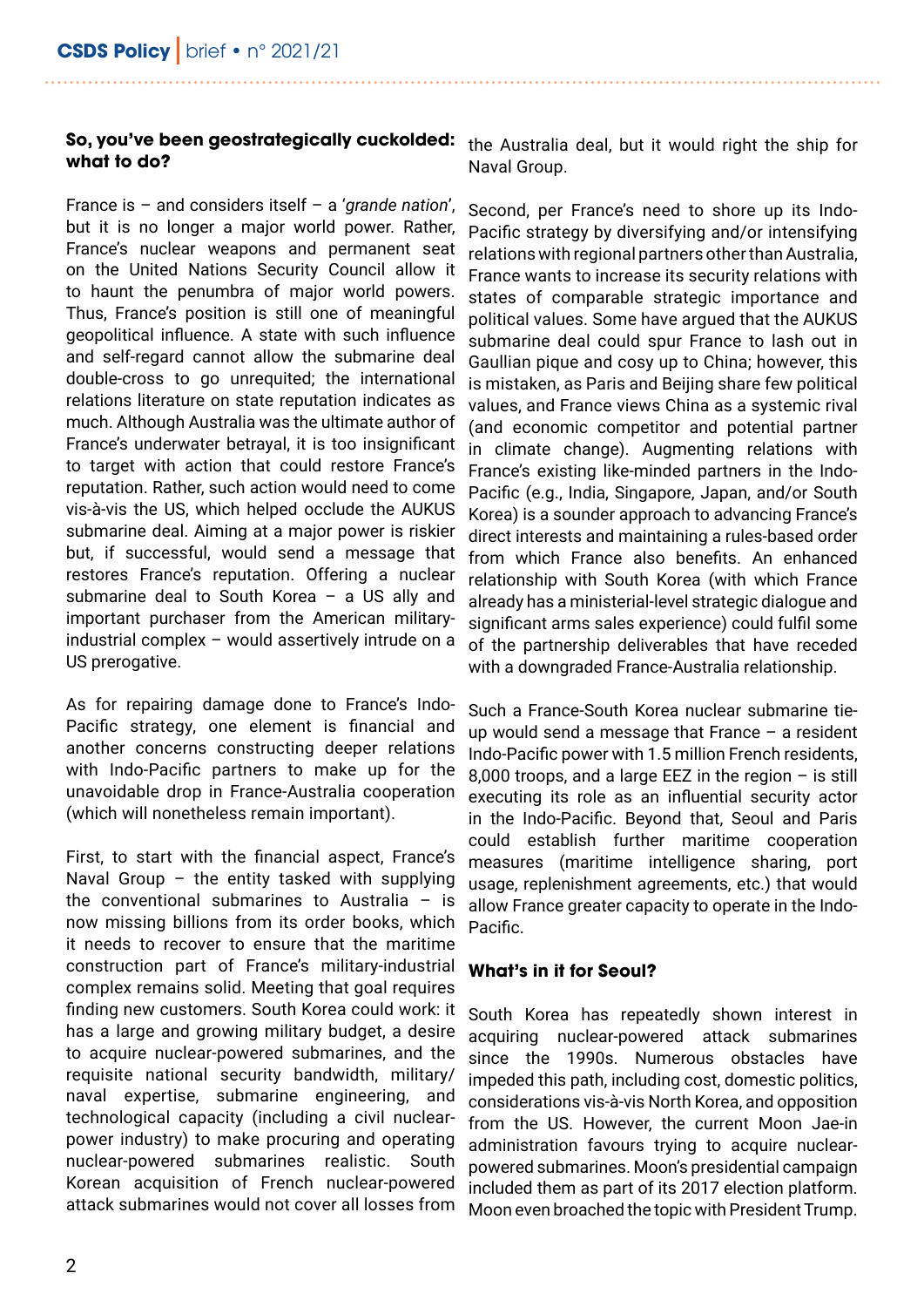propulsion for submarines. In March 2018 the South Korean Navy argued that it should build a class of nuclear-propelled submarines (with an indigenously designed reactor) similar to the French Suffren/ Barracuda class. The originally proposed [2021-](https://www.donga.com/en/article/all/20200811/2147590/1/S-Korean-military-announces-plan-to-develop-3-4-000-ton-submarines) military capabilities vis-à-vis China. [2025 defence budget](https://www.donga.com/en/article/all/20200811/2147590/1/S-Korean-military-announces-plan-to-develop-3-4-000-ton-submarines) included funding for three 4,000-ton displacement nuclear-powered attack Finally, South Korea has failed to convince submarines, the final three submarines in a series of nine (the first six are conventionally powered) to be completed by the early 2030s. The 2022 defence acquire its own nuclear-powered submarines. Not

The South Korean military also supports nuclear Beyond that eventuality, generally South Korea has a relative weakness in anti-submarine warfare, which it would like to ameliorate. More specifically (albeit unacknowledged), South Korea wants to improve its submarines as a part of an overall improvement of

budget reduces the request to \$400 million for R&D only could France provide an alternative source of Washington to transfer the necessary technology (most importantly, nuclear fuel) for Seoul to

## **Paris could offer to work with Seoul to develop nuclear-powered attack submarines - multiple Indo-Pacific geo-strategic interests would be at stake.**

remains.

Seoul's rationale for nuclear-powered submarines is that they would be critical for dissuading Pyongyang from attack (especially nuclear attack) in a crisis. North Korea's increasingly capable nuclear arsenal has sparked fears that it is not only for deterrence but also might be employed pre-emptively in a crisis. Pyongyang has already stated an intention to produce its own nuclear-powered submarines (presumably ballistic-missile submarines, a survivable leg of its nuclear weapons arsenal), so the argument is that Seoul might need stealthy nuclear-powered attack submarines to hunt/destroy those of its neighbour. South Korea already has a nagging fear that US-extended nuclear deterrence might not hold up in a crisis when US lives are at stake – especially as North Korea has a functioning ICBM capability for attacking the US – and so a South Korean fleet of nuclear-powered attack submarines might give it more confidence that its own conventional deterrence capabilities would be sufficient if the US were to go wobbly.

on "next-generation" submarines, but the desire for technology transfer (although issues involving the nuclear-powered submarines (and for a nuclear-US-South Korea alliance would be obstacles), but powered "multi-purpose unmanned submersible") also working with Paris to acquire nuclear-powered submarines would make it faster for Seoul to deploy nuclear-powered submarines than if it developed the boats itself.

#### **The core of the deal**

In some respects, a deal for a France-South Korea nuclear-powered attack submarine could be straightforward. It would likely be a production partnership in which Paris and Seoul would share work on hull design/production, control surfaces, internal machinery and electronics, control systems, life support and accommodation, and possibly (see below) sensoring and armaments. South Korea already has significant capacity and expertise in submarine engineering, so it would want a meaningful part of the work packages, both for further developing its naval construction/ engineering capacities and for jobs that would go along with such a large defence project. Moreover, South Korea's expertise in submarine technology and civil nuclear engineering would allow it to handle significant parts of maintenance/refurbishment over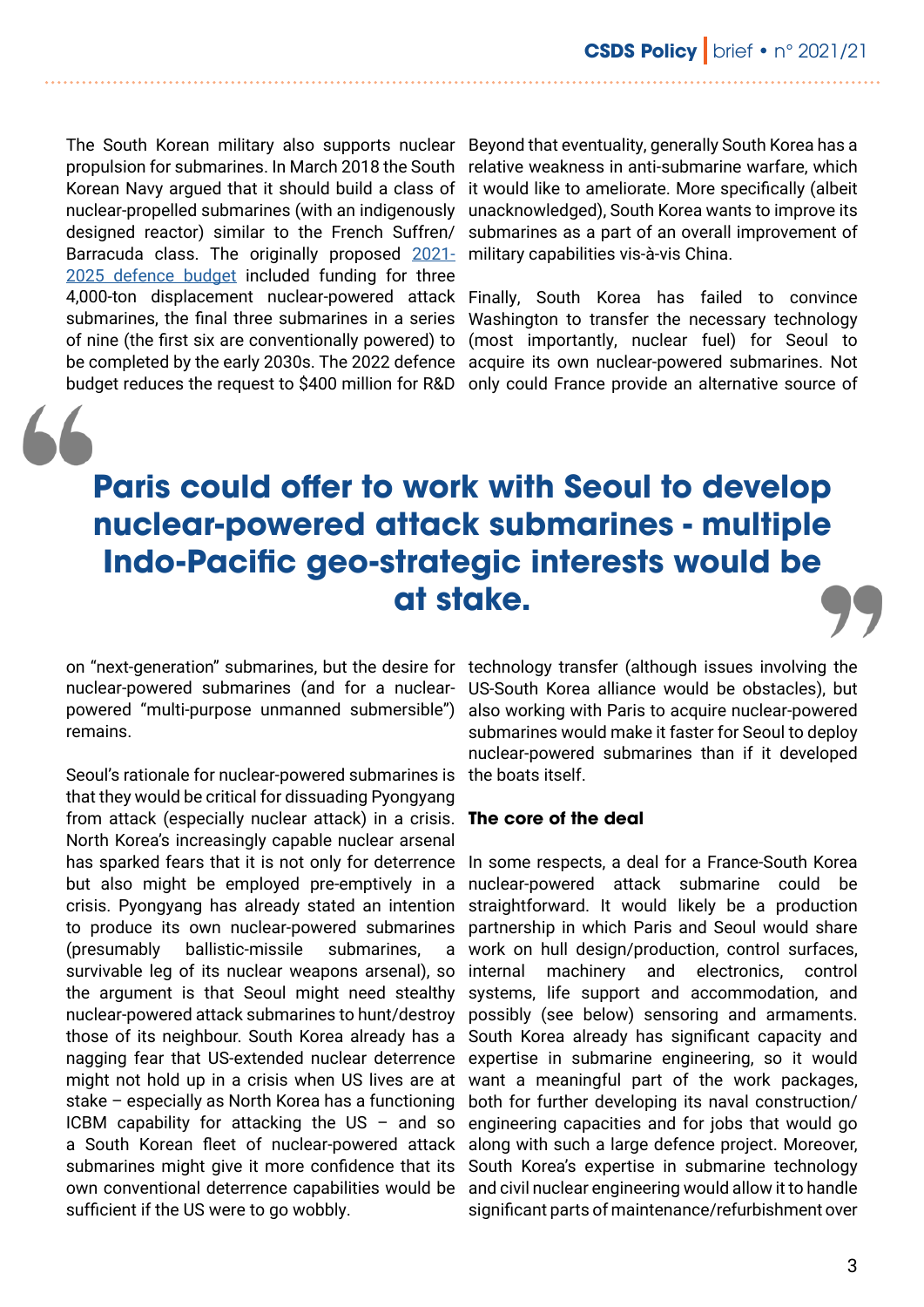the life cycle of the submarines. These factors, plus submarine technology-transfer agreement like that the smaller number (three) of contracted submarines, with Australia, has meant a de facto Washington would mean a France-South Korea submarine deal veto on Seoul's acquisition of nuclear-powered would have a smaller value than France's agreement attack submarines. with Australia for twelve conventional submarines.

However, the crux of the deal would concern elements – nuclear-propulsion reactor design/production and fuelling – for which France would be indispensable, thus providing it leverage to ensure that the project as a whole would be economically worthwhile. First, although South Korea's Korea Atomic Energy Research Institute (KAERI) could develop a nuclearpropulsion reactor for submarines, it would be more cost-effective and prompter for France to provide that the hulls be transported from South Korea to France component of a South Korean nuclear submarine (reactor acquisition could be structured as a partial technology transfer such that South Korea could for installation? Another issue is how to handle participate in design/production). Second, given its refuelling, which is required every decade for France's sensitive nonproliferation implications, reactor fuel would be a thorny issue. There are two options: either (a) South Korea could fabricate its own submarine Group put the nuclear-propulsion option on the table nuclear-reactor fuel with French assistance, or (b) it for Australia in 2016. could outsource this to France.

(a) France's nuclear-powered attack submarines run on low-enriched uranium (LEU; compared to US HEU reactors), which it would be technically trivial for South Korea to produce. This would probably be South Korea's right under international law, as the Nonproliferation Treaty (NPT) – to which South Korea is a signatory in good standing  $-$  does not prohibit enrichment for military propulsion. However, South Korea is also a signatory to a 123 Agreement **Propulsion power politics: complex** with the US, which disallows South Korean uranium enrichment or plutonium reprocessing in exchange for South Korean access to sensitive US nuclear power-plant components (necessary for South Korea's civil nuclear industry). US-South Korea civil nuclear cooperation undergirded by the 123 Agreement is also important for South Korea to export nuclear plants (which it has recently done in the United Arab Emirates). Until now, the US has been unwilling to relax the non-enrichment and non-reprocessing clauses of South Korea's 123 Agreement, although it has done so for other allies/ partners, such as Japan and India.

This rigidity on the 123 Agreement vis-à-vis South 2.14 explicitly states). Thus, Seoul would seemingly Korea, as well as US refusal to enter a nuclear- have the right to make LEU fuel (either with US

(b) Thus, enter France, which could provide the LEU fuel for a South Korean nuclear-powered submarine reactor, instead of South Korea fabricating fuel itself. South Korea would operate the submarine reactor but would not be in breach of the 123 Agreement, as it would not engage in enrichment. This approach has drawbacks, such as the question of how to handle mating the hulls to the nuclear power plants: if constructed in South Korea, should for power-plant installation, or should the power plants be transported from France to South Korea LEU submarines. But these are solvable problems. Indeed France has already examined them, as Naval

The optimal solution would be for the US  $-$  seeing a *fait accompli* – to relent on the 123 Agreement and allow South Korea to fabricate LEU for this limited purpose. However, if that eventuality were to founder, France's ability to provide reactor fuel could make the submarine deal feasible without South Korea violating its nuclear cooperation obligations with the US.

# **bargaining games**

So, what stands in the way? One thing is clear: nonproliferation is a consideration but hardly a major obstacle, as the US has [already underlined](https://www.state.gov/joint-statement-on-australia-u-s-ministerial-consultations-ausmin-2021/) with its decision to transfer nuclear submarine propulsion to Australia. Seoul, like Canberra, has the right to operate nuclear-powered submarines according to international law (Australia is a signatory to the NPT), and nothing in the NPT or IAEA Safeguards Mechanism Glossary makes it a violation for signatories to enrich uranium for "peaceful purposes" (including for naval propulsion, as IAEA Safeguards Mechanism Glossary section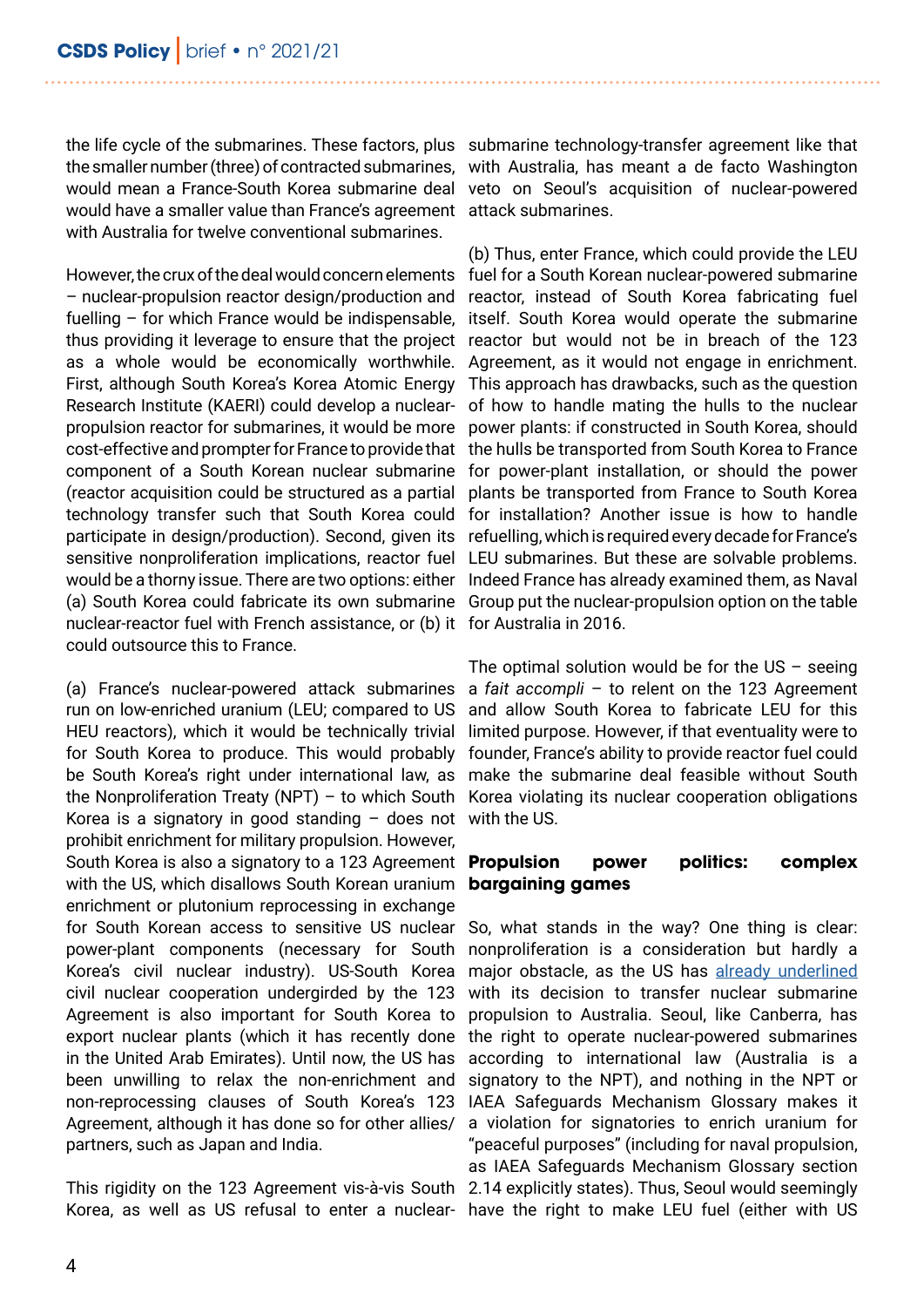permission or after abrogating the 123 Agreement) nuclear submarine tie-up (US-South Korea military for nuclear-powered submarines, if it chose that interoperability plays a role) – is not just an ally but path rather than relying on France for fuel.

For its part, France has no principled objection to sharing naval nuclear propulsion – Naval Group offered it to Australia, and an Élysée source [confirmed](https://bit.ly/3wt1rfk) to Agence France-Presse the willingness to make nuclear-powered submarines available to Australia. Nor does France display general reticence about arms sales – despite Paris's howling about AUKUS, France is notorious for shady, self-interested arms deals (e.g., *l'affaire* Karachi and assistance to Israel's nuclear weapons program).

Rather, obstacles to a France-South Korea nuclear submarine agreement are mostly (geo)political/ geostrategic.

France's principal concern is strategic risk aversion. Despite the AUKUS rollout, Washington and Paris remain allies, and Paris would be wary of Washington's anger if France asserted itself brazenly in the US-South Korea military alliance (although there is precedent, as EADS bid to sell South Korea Eurofighters in the 2010s). As worrisome would be Beijing's reaction. China would consider South Korea's acquisition of nuclear-powered submarines adverse to its regional strategic interests and would react accordingly. When at strategic cross-purposes with Beijing, Canberra and Seoul have already felt the pain of Chinese diplomatic and trade retaliation – France might face similar pressure. Within a context of great power cooperation, and regardless of whether with ally or rival, Paris would need to examine whether the expected utility of offering Seoul nuclear-powered submarines would be a strategic benefit or cost.

South Korea's calculation in this regard would be more acute and more complex. It would be acute because China is South Korea's neighbour and largest trade partner, and because the US – which US ally, would be the loser. This is something would likely be unhappy about a Paris-Seoul Washington, Seoul, and Paris could all welcome.

also South Korea's security guarantor. It would be complex because Seoul would also have to divine how the deal impacted diplomacy with Pyongyang. In particular, the 1992 Joint Declaration commits South and North to a "denuclearised" Korean peninsula, including prohibitions on uranium enrichment and plutonium reprocessing facilities. That said, South Korea primarily wants nuclear-powered submarines to deter North Korea's nuclear weapons, which no one believes Pyongyang will surrender, thus casting doubt on the validity of the 1992 Joint Declaration.

Aside from these difficulties, there is the aforementioned issue of maintaining US-South Korea alliance military interoperability, and the question of whether South Korea really needs nuclear-powered submarines to deter North Korea, given the types of sea basins in which they would likely be operating. The interoperability issue is solvable; the latter point is irrelevant, as Seoul has decided it needs nuclearpowered submarines (whether that judgment is sound is another question).

The US would likely try to thwart a France-South Korea nuclear submarine tie-up – perhaps to keep its Korean ally on a short leash, or due to worries about regional arms racing. If Washington pushed back hard, it could scuttle a deal. But Washington might blink – Seoul does have some leverage, and if South Korea appeared determined, Washington could acquiesce to a *fait accompli*. There is even a chance that this could be win-win-win. France would recover prestige and solidify its Indo-Pacific strategy. South Korea would get nuclear submarines. The US could get a more capable ally and part of the work package – for instance, armaments and sensoring. Indeed, Lockheed had the armaments and sensoring work packages for the France-Australia submarine deal. And China, now facing another increasingly capable